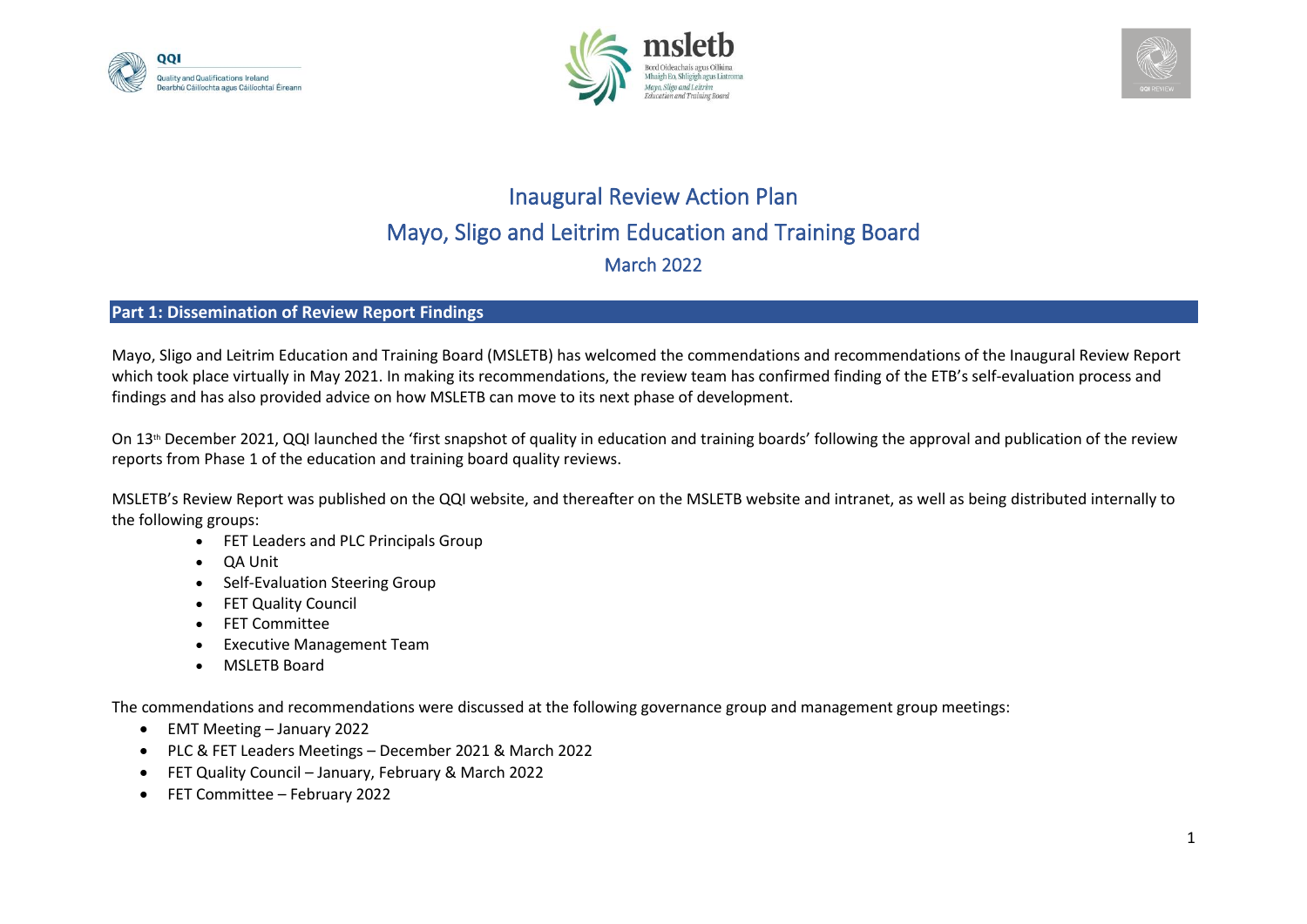





Following the visit from the Review Team, a decision was made to retain the Self-Evaluation Steering Group and extend its terms of reference to include the development of an action plan following the issue of the team's report. The Self-Evaluation Steering Group met on the 17<sup>th of</sup> January 2022 and created five sub-groups to review and discuss the report's 25 recommendations based on the following broad thematic areas:

- QA Policies and Procedures
- Learners
- External Stakeholders
- Data & Benchmarking
- PD & Review

On 22<sup>nd</sup> February 2022, the wider group met where the five sub-groups fed back their proposals for planned actions relating to each of the report's recommendations.

In devising this action plan, the recommendations of the Inaugural Review Report have been categorised into nine areas:

- The ETB's Mission & Strategy (1)
- The Documentation of Quality Assurance Policies & Procedures (6, 7 & 13)
- Integrity & Approval of Assessment Results (14 & 20)
- The Learning Environment (2, 10, 11 & 21)
- Stakeholder Engagement (3, 12 & 25)
- Public Information and Communications (19)
- Information and Data Management (4, 15, 16, 17, 18 & 24)
- Staff Recruitment, Management and Development (5 & 8)
- Programme Monitoring and Review (9, 22 & 23)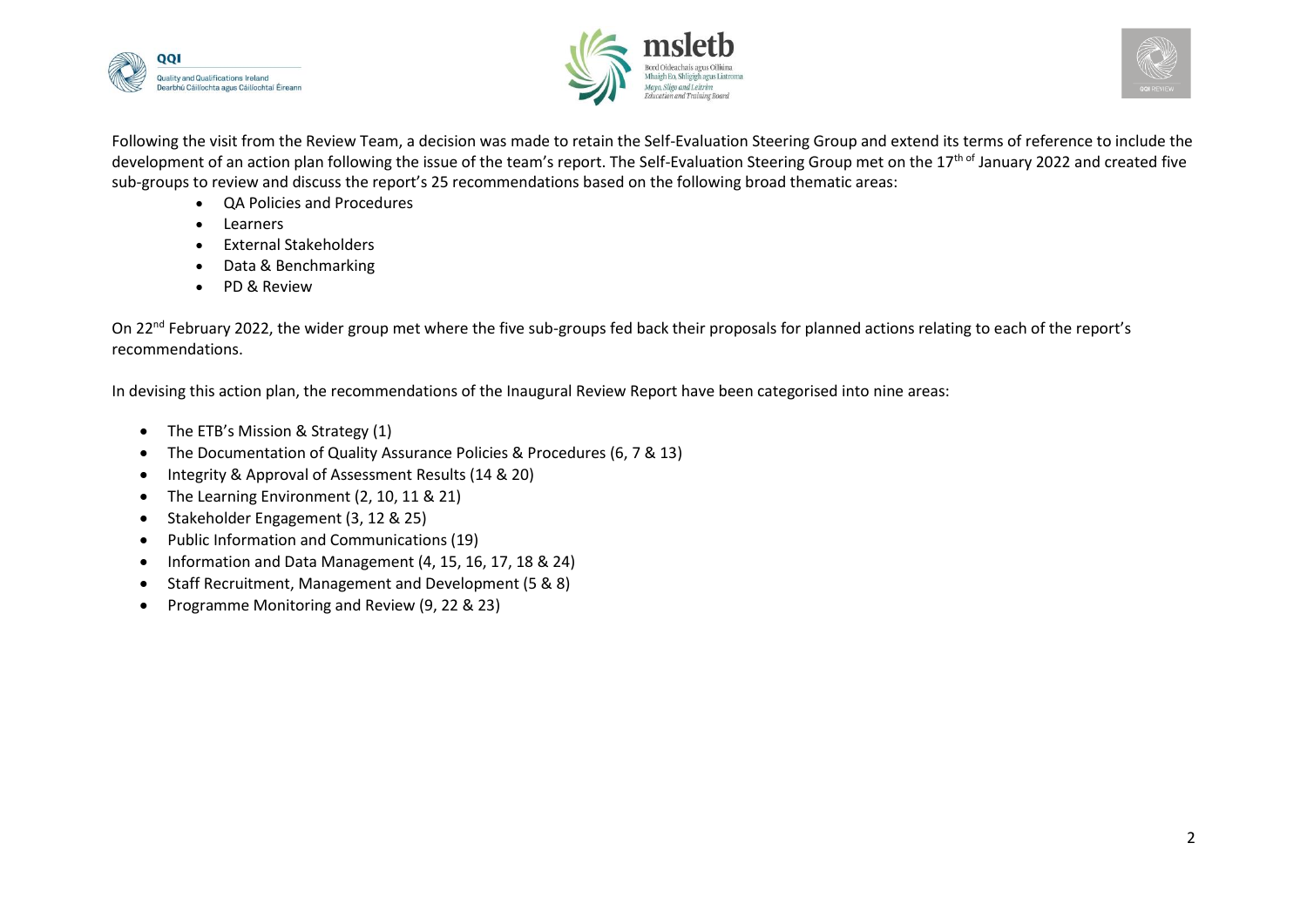





## **Part 2: Planned Actions to Address Review Report Findings**

|              | Recommendation                                                                                                                                                                                                                          | Commentary                                                                                                                                                                                                                                                                   | <b>Planned Actions</b>                                                                                                                                                                  | <b>Planned Completion</b> |
|--------------|-----------------------------------------------------------------------------------------------------------------------------------------------------------------------------------------------------------------------------------------|------------------------------------------------------------------------------------------------------------------------------------------------------------------------------------------------------------------------------------------------------------------------------|-----------------------------------------------------------------------------------------------------------------------------------------------------------------------------------------|---------------------------|
|              |                                                                                                                                                                                                                                         |                                                                                                                                                                                                                                                                              |                                                                                                                                                                                         | <b>Date</b>               |
| $\mathbf{1}$ | 1. Efforts to harmonise the ETB's<br>structure, strategy and planning are<br>well underway, especially relating to<br>QA systems and TEL. Other areas are<br>still in an early stage of development.<br>The review team recommends that | The review team commended the ETB in its<br>QA governance structures and systems and<br>there is opportunity to take advantage of<br>the consultation and reflective processes<br>undertaken during the preparation for the<br>inaugural review and in the ongoing           | Review of membership of all<br>QA Governance groups to<br>ensure broad-based<br>representation is in place,<br>including learner<br>representation.                                     | Q3 2022                   |
|              | MSLETB continue the development of<br>integrated QA practices across all<br>services.                                                                                                                                                   | engagements with stakeholders in the<br>development of the Board's new Strategy<br>Statement and its Strategic Performance<br>Agreement with SOLAS to inform the<br>development and implementation of an<br>enhanced FET Strategic Framework and<br>associated action plans. | Develop a learner<br>representative structure<br>based on the above review<br>and define the required<br>operational and governance<br>arrangements needed to<br>support the structure. | Q1 2023                   |
|              |                                                                                                                                                                                                                                         | MSLETB will evaluate and make the<br>necessary changes to build on and enhance<br>learner representative structures, ensuring                                                                                                                                                | Develop a mechanism to<br>continuously evaluate the<br>effectiveness of the learner<br>representative structure.                                                                        | Q1 2024                   |
|              |                                                                                                                                                                                                                                         | its capacity to facilitate strong, effective and<br>consistent representation of the ETB's<br>diverse learner body. Supports for learners<br>should be strengthened to ensure learner                                                                                        | Develop an induction<br>programme for learner<br>representatives on<br>governance groups.                                                                                               | Q4 2022                   |
|              |                                                                                                                                                                                                                                         | representatives are well positioned to<br>participate effectively and MSLETB is<br>committed to engaging with AONTAS to<br>provide training for nominated learner                                                                                                            | Explore the feasibility of<br>publishing minutes of<br>meetings internally and<br>publicly on the ETB's website.                                                                        | Q3 2022                   |
|              |                                                                                                                                                                                                                                         | representatives to successfully carry out<br>their roles and in building a strong learner<br>voice.                                                                                                                                                                          | Review the induction<br>programme for staff members<br>involved in governance groups                                                                                                    | Q2 2023                   |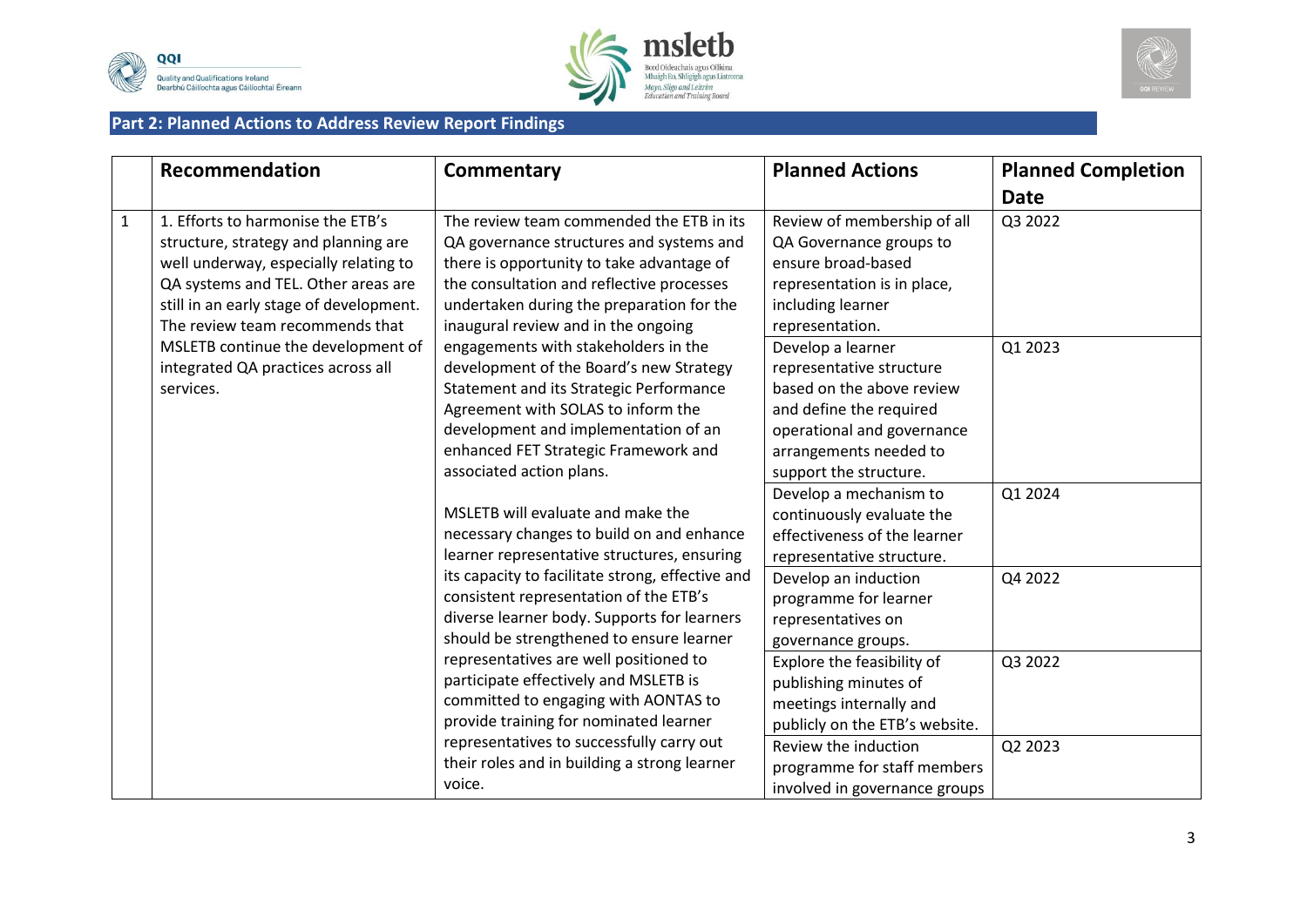





|                                 | Recommendation                                                                                                                                      | <b>Commentary</b>                                                                                                                                                            | <b>Planned Actions</b>                                                                                                                       | <b>Planned Completion</b> |
|---------------------------------|-----------------------------------------------------------------------------------------------------------------------------------------------------|------------------------------------------------------------------------------------------------------------------------------------------------------------------------------|----------------------------------------------------------------------------------------------------------------------------------------------|---------------------------|
|                                 |                                                                                                                                                     |                                                                                                                                                                              | and action any<br>recommendations.<br>Develop and implement FET<br><b>Strategic Framework and</b><br>associated actions.                     | <b>Date</b><br>Q4 2023    |
| 6,<br>$\overline{7}$<br>&<br>13 | 6. The review team recommends that<br>MSLETB complete development of the<br>QA Manual including integrated QA<br>policies and procedures across all | As acknowledged by the review team, Covid-<br>19 had an impact on the development of the<br>QA Manual as contingency arrangements<br>needed to be developed and implemented. | A procedure around policy<br>development will be<br>developed based on learning<br>from recent experiences.                                  | Q2 2022                   |
|                                 | services. This should become the<br>primary resource for staff members<br>on all QA requirements.<br>7. The review team recommends that             | However, significant learning was gained<br>from policy and procedure development<br>during this time as well as the benefits of<br>centralising QA resources.               | Membership and Terms of<br>Reference of QA Working<br>Group will be reviewed to<br>ensure representation from<br>all centre/programme areas. | Q2 2022                   |
|                                 | the ETB continually reviews and<br>develops its QA documentation<br>systems to ensure that QA policies,<br>procedures and associated materials      | Feedback from staff regarding the<br>accessibility and practicality of the current<br>document repository has been taken on<br>board and the feasibility of an electronic    | An in-depth consultation with<br>stakeholders, on the evolving<br>Quality Assurance Manual will<br>take place.                               | Q3 2022                   |
|                                 | are readily available and accessible to<br>all staff requiring such information.                                                                    | document management system is being<br>investigated.                                                                                                                         | Following the agreement on<br>an integrated Quality<br>Assurance Manual, an                                                                  | Q2 2023                   |
|                                 | 13. The review team recommends<br>that the work of integrating and<br>harmonising assessment-related<br>policies and procedures across its          | MSLETB will bring together and review its<br>policies that guide teaching and learning to<br>create a single integrated Teaching and<br>Learning Policy Framework.           | <b>MSLETB Learner Handbook</b><br>will be developed and<br>included in an updated<br>learner induction process.                              |                           |
|                                 | services and locations be completed<br>and resulting policies and procedures                                                                        |                                                                                                                                                                              | A formal review cycle for the<br><b>Board's updated Quality</b><br>Assurance Manual will be                                                  | Q4 2022                   |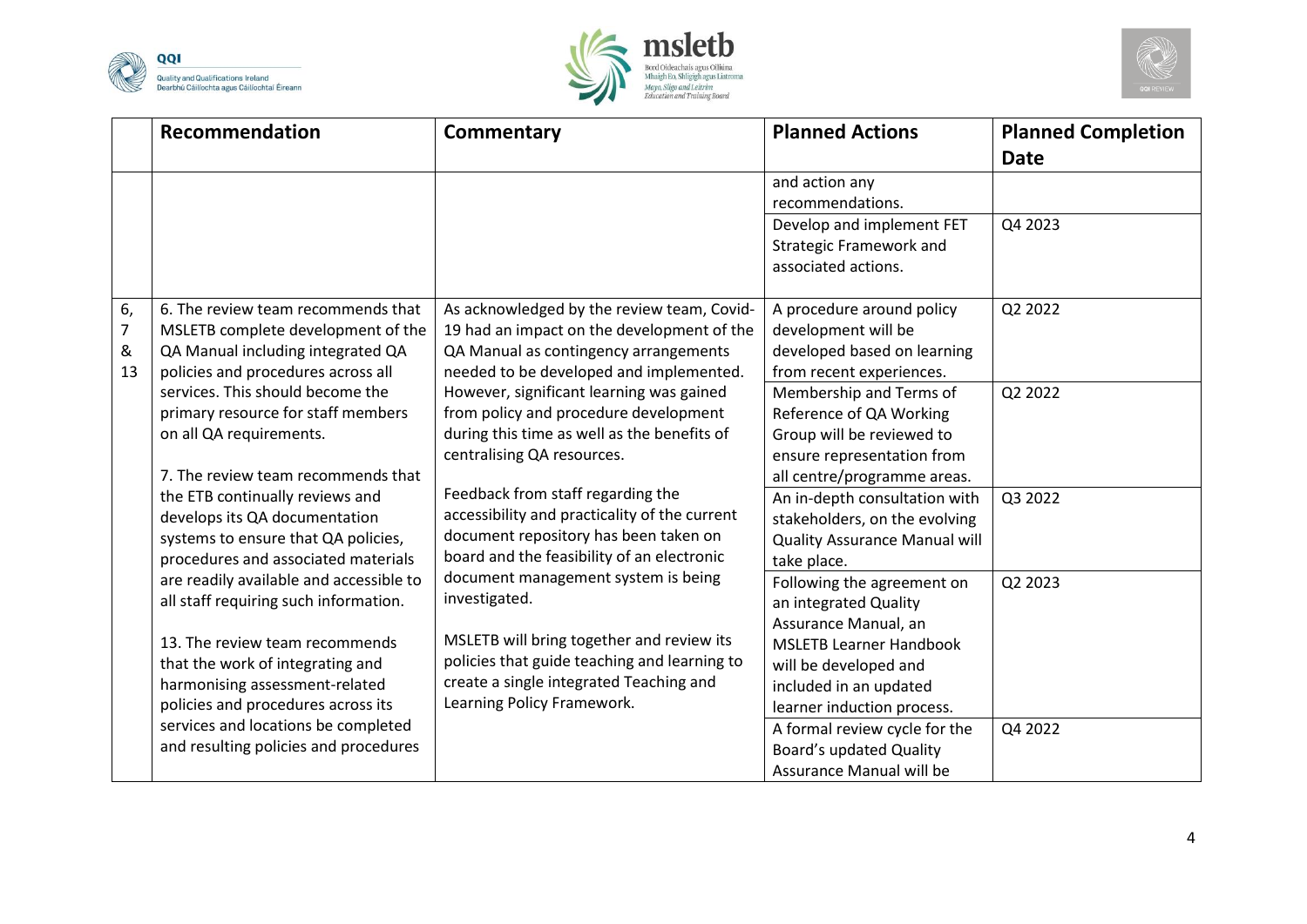





|    | Recommendation                         | Commentary                                     | <b>Planned Actions</b>        | <b>Planned Completion</b> |
|----|----------------------------------------|------------------------------------------------|-------------------------------|---------------------------|
|    |                                        |                                                |                               | <b>Date</b>               |
|    | included in the proposed Quality       |                                                | agreed as part of the rollout |                           |
|    | Manual.                                |                                                | process.                      |                           |
|    |                                        |                                                | Staff QA Handbook (digital)   | Q4 2022                   |
|    |                                        |                                                | provided to all personnel     |                           |
|    |                                        |                                                | delivering MSLETB             |                           |
|    |                                        |                                                | programmes.                   |                           |
|    |                                        |                                                | Accessible portal for         | Q4 2022                   |
|    |                                        |                                                | document storage and          |                           |
|    |                                        |                                                | retrieval to be developed and |                           |
|    |                                        |                                                | rolled out.                   |                           |
|    |                                        |                                                | Development of MSLETB         | Q4 2022                   |
|    |                                        |                                                | Module Management System      |                           |
|    |                                        |                                                | for the preparation &         |                           |
|    |                                        |                                                | management of programme       |                           |
|    |                                        |                                                | documentation.                |                           |
|    |                                        |                                                | Development of Teaching and   | Q3 2023                   |
|    |                                        |                                                | Learning Framework            |                           |
| 14 | 14. The review team recommends         | Following the conclusion of a certification    | Update and standardise        | Q2 2023                   |
| &  | sharing the insights and               | period, there is analysis at both centre level | training and briefings for    |                           |
| 20 | recommendations of EA reports          | and ETB level of the insights and              | assessors.                    |                           |
|    | across centres to enhance QA-related   | recommendations contained within EA            | Briefings with EAs in similar | Q3 2023                   |
|    | learning. This would enable heads of   | reports. The reporting of these results are    | subject areas will be carried |                           |
|    | centres and                            | communicated to various QA governance          | out in order to capture       |                           |
|    | teachers/tutors/instructors to benefit | groups. MSLETB acknowledges the need to        | feedback at a programmatic    |                           |
|    | from the good practice and areas for   | formalise this process and establish a         | level.                        |                           |
|    | improvement identified in other        | mechanism by which centres can access and      | MSLETB will establish a       | Q2 2023                   |
|    | locations and contribute to            | utilise this information to enhance good       | process for centre-level      |                           |
|    | harmonising practice.                  | practice. There is also a significant          | quality improvement based     |                           |
|    |                                        | opportunity for MSLETB to establish a          | on recommendations            |                           |
|    |                                        | process for centre-level quality               | emerging from RAP meetings    |                           |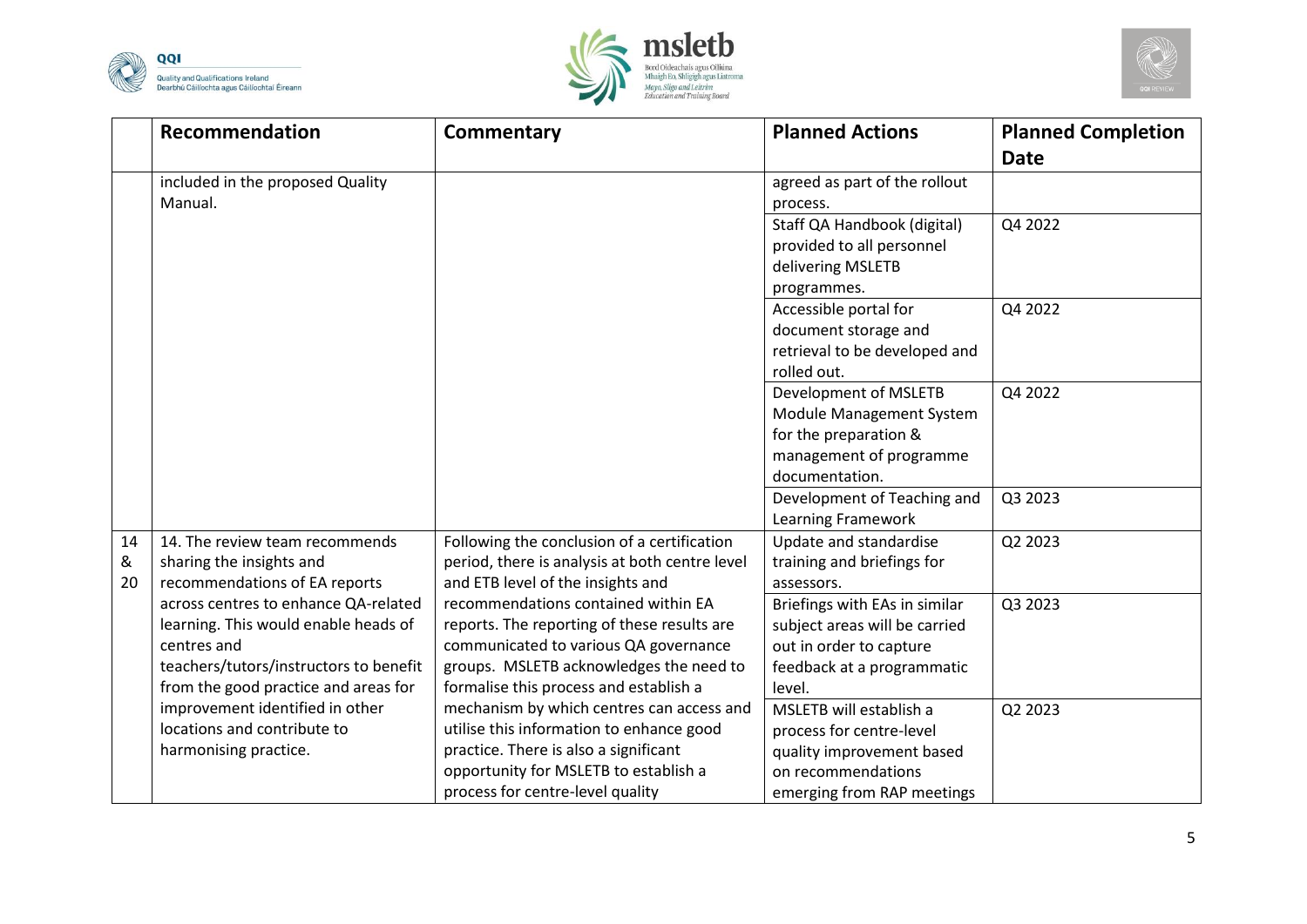





| Recommendation                      | <b>Commentary</b>                            | <b>Planned Actions</b>          | <b>Planned Completion</b> |
|-------------------------------------|----------------------------------------------|---------------------------------|---------------------------|
|                                     |                                              |                                 | <b>Date</b>               |
| 20. The review team recommends      | improvement based on recommendations         | to be led by the QA Working     |                           |
| that a structure be established to  | emerging from RAP meetings.                  | Group.                          |                           |
| integrate assessment methods across |                                              | Review of RAP Terms of          | Q4 2022                   |
| programmes and centres, to promote  | MSLETB was commended in the review           | Reference in relation to        |                           |
| efficiency and uniformity across    | report on its integration of assessment      | membership, procedures and      |                           |
| services. Assessment requirements   | procedures and on the quality of assessment  | reporting mechanisms.           |                           |
| should be incorporated into the     | related information provided to staff and    | Consultation with               | Q2 2022                   |
| proposed Quality Manual.            | aims to build on this good practice. MSLETB  | stakeholders in relation to     |                           |
|                                     | is currently reviewing its assessment        | specific areas of assessment    |                           |
|                                     | procedures based on best practice and the    | procedures.                     |                           |
|                                     | development work undertaken with other       | A review of appeals fees and    | Q4 2022                   |
|                                     | ETBs through ETBI. This will include updated | application processes, from a   |                           |
|                                     | QA procedures covering the following         | learner perspective, in order   |                           |
|                                     | sections of the assessment process in its QA | to standardise the learner      |                           |
|                                     | Manual:                                      | appeals process across          |                           |
|                                     | • Assessment Deadlines                       | MSLETB.                         |                           |
|                                     | • Assessment Malpractice                     | A formal review cycle of        | Q1 2024                   |
|                                     | • Compassionate Consideration                | MSLETB's approach to the fair   |                           |
|                                     | • Reasonable Accommodation                   | and consistent assessment of    |                           |
|                                     | • Secure Storage                             | learners will be established to |                           |
|                                     | • Examination Regulations                    | ensure the consistency of       |                           |
|                                     | • Appeals                                    | approach across all provision.  |                           |
|                                     |                                              | MSLETB will establish an        | Q3 2023                   |
|                                     | There has also been significant learning     | assessment working group        |                           |
|                                     | during the Covid-19 contingency planning     | explore assessment-related      |                           |
|                                     | and rollout, especially in relation to       | projects and to promote good    |                           |
|                                     | alternative assessments, and the             | practice.                       |                           |
|                                     | effectiveness of these modified              |                                 |                           |
|                                     | arrangements to assessment during this       |                                 |                           |
|                                     | period.                                      |                                 |                           |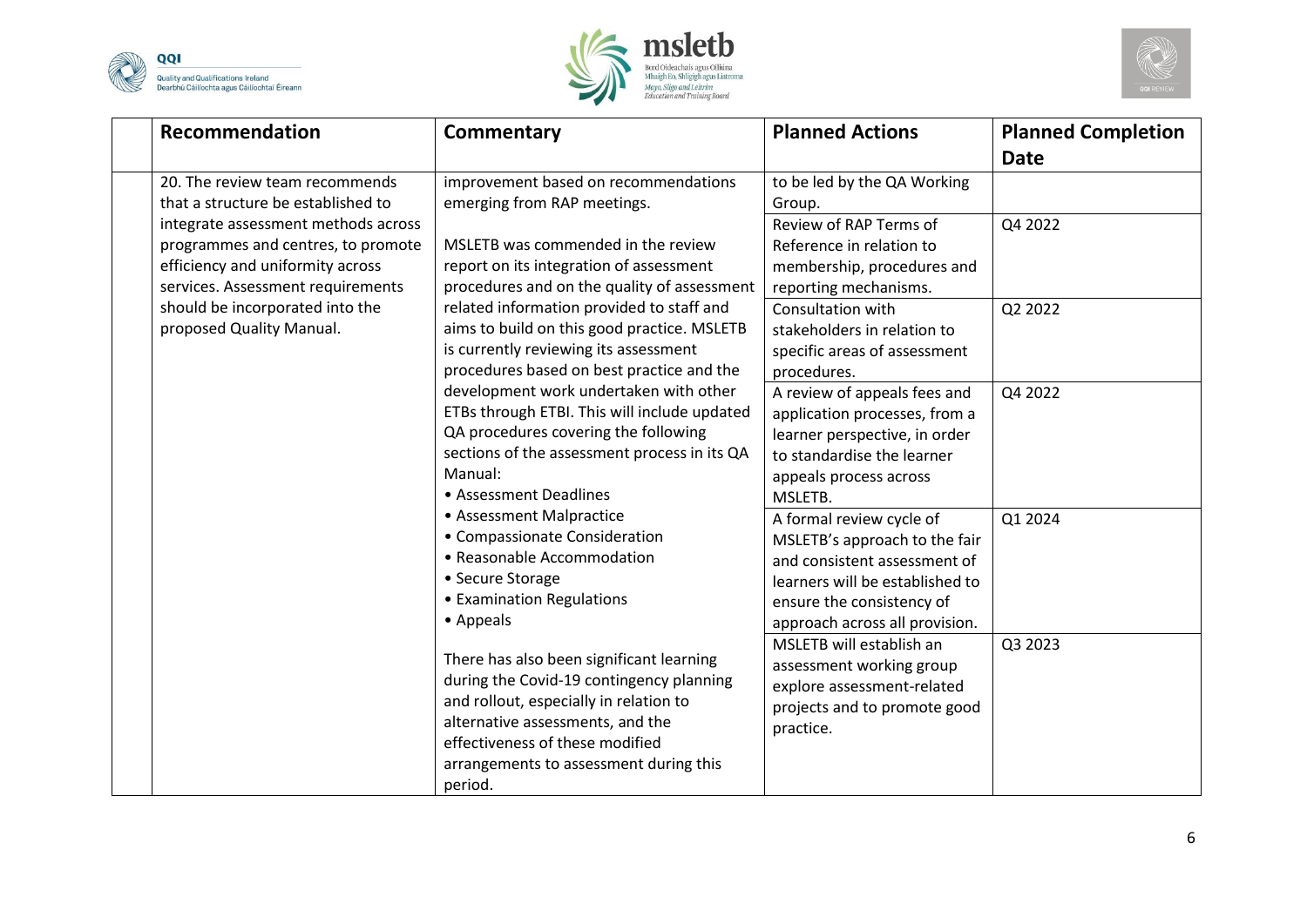





|                            | <b>Recommendation</b>                                                                                                                                                                                                                                                                                  | <b>Commentary</b>                                                                                                                                                                                                                                                                                                                                 | <b>Planned Actions</b>                                                                                                                                                                                                          | <b>Planned Completion</b> |
|----------------------------|--------------------------------------------------------------------------------------------------------------------------------------------------------------------------------------------------------------------------------------------------------------------------------------------------------|---------------------------------------------------------------------------------------------------------------------------------------------------------------------------------------------------------------------------------------------------------------------------------------------------------------------------------------------------|---------------------------------------------------------------------------------------------------------------------------------------------------------------------------------------------------------------------------------|---------------------------|
|                            |                                                                                                                                                                                                                                                                                                        |                                                                                                                                                                                                                                                                                                                                                   |                                                                                                                                                                                                                                 | <b>Date</b>               |
| 2,<br>10,<br>11<br>&<br>21 | 2. The review team recommends that<br>MSLETB develop an integrated<br>strategy and action plan for service<br>delivery post-Covid. The strategy<br>should define the future role centre-<br>based, online and blended learning<br>methodologies, taking account of<br>learner needs and circumstances. | The review team commended MSLETB on its<br>continued development of physical and ICT<br>infrastructure to enhance the learner<br>experience. However, MSLETB recognises<br>that may FET courses have a highly<br>vocational element to them and require<br>face-to-face engagement. The need for a<br>holistic approach to the learner experience | Development of a blended<br>learning strategy framework<br>based on good practice and<br>national developments and<br>application for QA Approval<br>from QQI of same.<br>Extensive stakeholder<br>consultation on the topic of | Q4 2022<br>Q2 2023        |
|                            | 10. The review team recommends<br>that MSLETB develop a standard                                                                                                                                                                                                                                       | also requires that face-to-face contact with<br>learners is protected. Post-pandemic,                                                                                                                                                                                                                                                             | service delivery to inform ETB<br>strategy and action plan.                                                                                                                                                                     |                           |
|                            | initial assessment system to identify<br>learner needs and the supports<br>required. This system could be<br>developed and piloted in partnership<br>with other providers.                                                                                                                             | MSLETB will examine, in detail, the learning<br>gained from experiences in online delivery in<br>order to identify the elements of blended<br>methodologies that can be adopted for<br>future use.                                                                                                                                                | Development, review and roll<br>out of a common assessment<br>tool for entry to FET<br>programmes, where a<br>learner's suitability cannot be<br>determined on the basis of                                                     | Q2 2023                   |
|                            | 11. The review team recommends<br>that MSLETB take an active role in<br>developing systems for Recognition of<br>Prior Learning in consultation with<br>QQI and other certification bodies.                                                                                                            | The success and impact for learners of the<br>Laptop Loan Scheme has provided MSLETB<br>the opportunity to extend this scheme post<br>Covid 19. MSLETB is committed to providing<br>continued investment in TEL infrastructure<br>to provide optimum teaching and learning                                                                        | past achievement. This will<br>ensure that a learner is placed<br>on a programme that best<br>meets their needs and that<br>appropriate supports are put<br>in place, as required.                                              |                           |
|                            | 21. The review team recommends<br>development of a Learner Support<br>Unit as a "one stop shop" for learners<br>requiring assistance, based on UDL<br>principles. Such a unit would<br>contribute to integrating and                                                                                   | environment for learners.<br>MSLETB is committed to establishing<br>a Learner Support Unit where all learners<br>who identify with having additional needs<br>undergo a needs assessment on registration.                                                                                                                                         | Undertake review the<br>application of exemptions<br>across the service to ensure<br>its consistent implementation<br>for learners.<br>MSLETB will establish an RPL                                                             | Q2 2023<br>Q4 2023        |
|                            | streamlining the inputs of existing<br>support services.                                                                                                                                                                                                                                               | This needs-based assessment will address                                                                                                                                                                                                                                                                                                          | Working Group who will work<br>towards to developing a                                                                                                                                                                          |                           |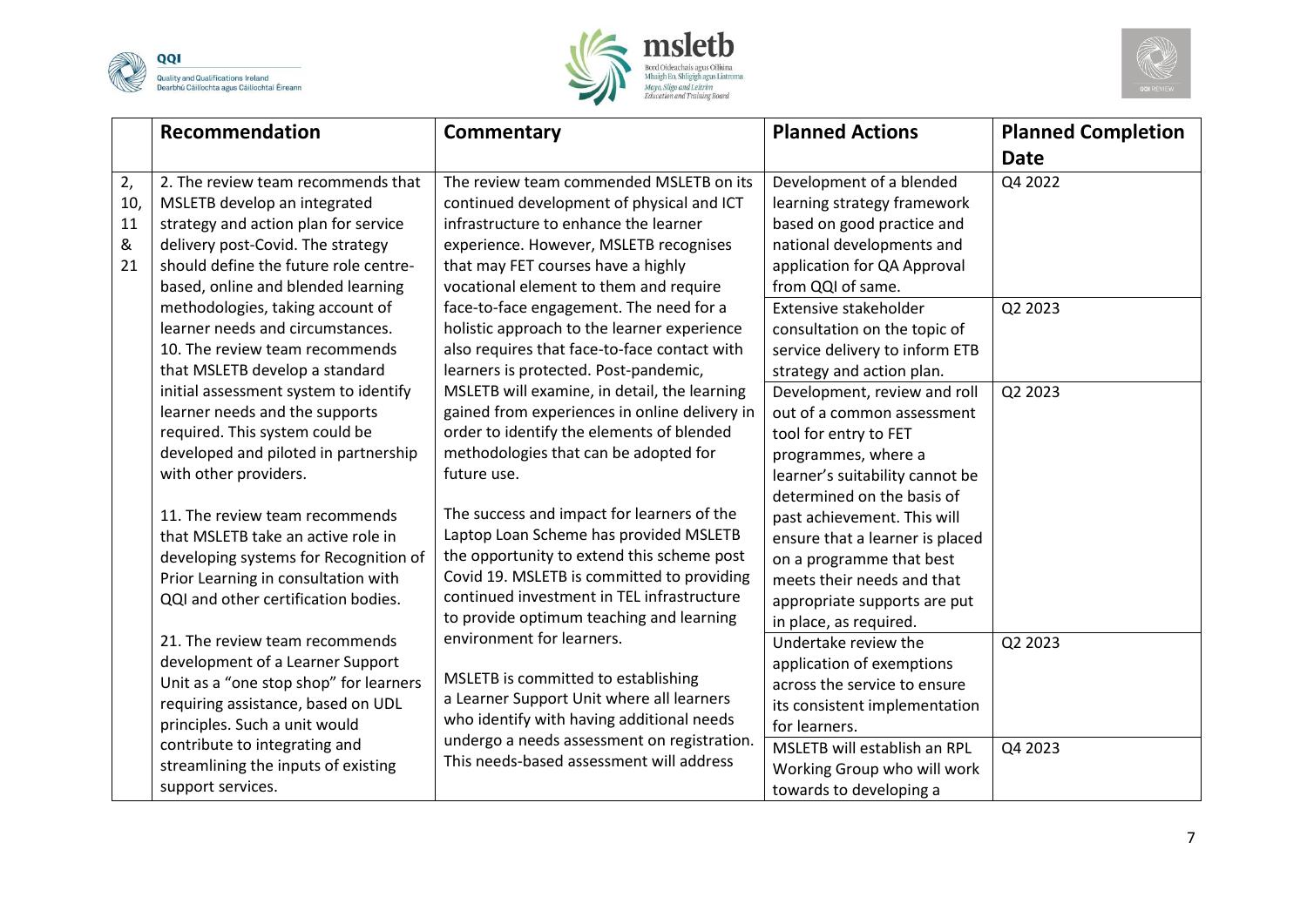





| Recommendation | <b>Commentary</b>                                                                                                                                                                                                                                                                                             | <b>Planned Actions</b>                                                                                                                                                                         | <b>Planned Completion</b><br><b>Date</b> |
|----------------|---------------------------------------------------------------------------------------------------------------------------------------------------------------------------------------------------------------------------------------------------------------------------------------------------------------|------------------------------------------------------------------------------------------------------------------------------------------------------------------------------------------------|------------------------------------------|
|                | both learning and examination needs which<br>will be reviewed on an ongoing basis.<br>MSLETB will take an ETB-wide approach to<br>learner supports, considering the lifecycle<br>needs of each category of learner (fulltime,                                                                                 | policy and procedures for<br>MSLETB and also develop<br>more formal RPL<br>arrangements through<br>collaboration with other<br>providers.                                                      |                                          |
|                | parttime, etc.) and ensure that policies,<br>processes and supports meet the differing<br>needs of an increasingly diverse learner<br>cohort. MSLETB will review the funding<br>model for, and invest appropriately in,<br>learner services and supports, with an<br>emphasis on supporting the mental health | MSLETB will commit to<br>targeted professional<br>development funding for RPL<br>programmes and engagement<br>with national RPL networks to<br>build capacity and subject<br>matter expertise. | Q3 2022                                  |
|                | and wellbeing of learners.<br>MSLETB recognises that there is an                                                                                                                                                                                                                                              | MSLETB will appoint a<br><b>Learning Supports</b><br>Coordinator.                                                                                                                              | Q2 2022                                  |
|                | opportunity for the QA Working Group to<br>collaborate with the new Learner Support<br>Unit in communicating information around<br>assessment procedures to learners,                                                                                                                                         | The establishment of a<br>Learner Support Unit to<br>support learners and centres<br>across all ETB provision.                                                                                 | Q1 2023                                  |
|                | including RPL. MSLETB recognises the<br>increasing demand for RPL by its learners<br>and is committed to working towards a<br>formal process through sectoral<br>engagement at a national level and learning                                                                                                  | Review and enhance the<br>Terms of Reference and<br>membership of Learner<br>Supports Steering Group and<br>associated working groups.                                                         | Q3 2022                                  |
|                | from best practice.                                                                                                                                                                                                                                                                                           | Provision of increased support<br>and counselling to meet the<br>wellbeing needs of learners.                                                                                                  | Q4 2023                                  |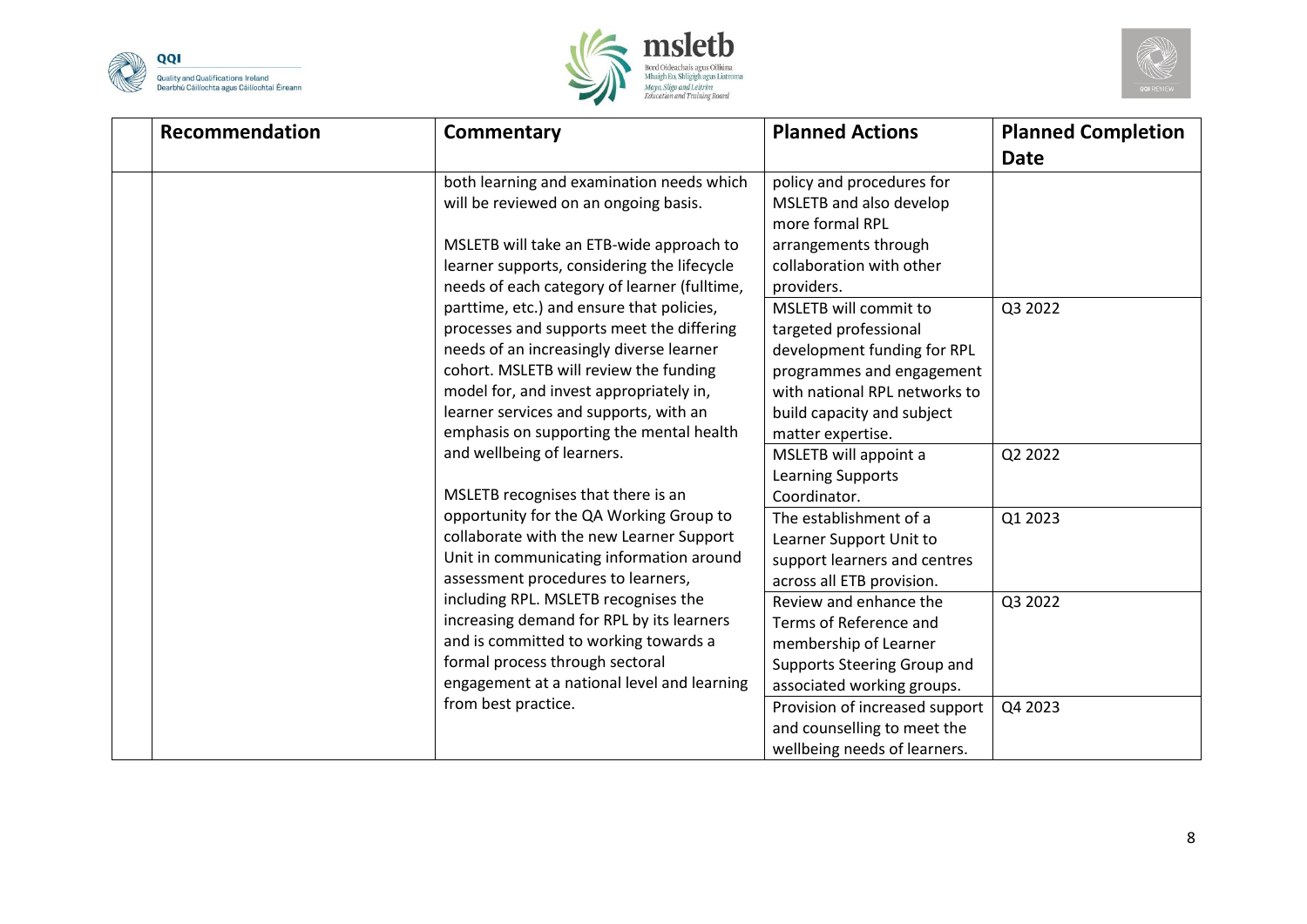





|                      | Recommendation                                                                                                                                                                                                                                                                                                                                                                                                                                                                                                                                                                                                                       | Commentary                                                                                                                                                                                                                                            | <b>Planned Actions</b>                                                                                                                                   | <b>Planned Completion</b> |
|----------------------|--------------------------------------------------------------------------------------------------------------------------------------------------------------------------------------------------------------------------------------------------------------------------------------------------------------------------------------------------------------------------------------------------------------------------------------------------------------------------------------------------------------------------------------------------------------------------------------------------------------------------------------|-------------------------------------------------------------------------------------------------------------------------------------------------------------------------------------------------------------------------------------------------------|----------------------------------------------------------------------------------------------------------------------------------------------------------|---------------------------|
|                      |                                                                                                                                                                                                                                                                                                                                                                                                                                                                                                                                                                                                                                      |                                                                                                                                                                                                                                                       |                                                                                                                                                          | <b>Date</b>               |
|                      |                                                                                                                                                                                                                                                                                                                                                                                                                                                                                                                                                                                                                                      |                                                                                                                                                                                                                                                       | Development and adoption of<br>a Learner Charter for the<br>ETB's FET provision.                                                                         | Q3 2022                   |
|                      |                                                                                                                                                                                                                                                                                                                                                                                                                                                                                                                                                                                                                                      |                                                                                                                                                                                                                                                       | QA Working Group in<br>conjunction with Learner<br><b>Supports Steering Group will</b><br>work in tandem to ensure<br>crosscutting items are<br>actioned | Ongoing                   |
| 3,<br>12,<br>&<br>25 | Engagement with external stakeholders is a<br>3. The review team recommends that<br>MSLETB use experience gained<br>priority for MSLETB. MSLETB will continue to<br>through developing the SER to<br>build externality into the activity of the FET<br>strengthen further its engagement<br>Quality Council and all associated subgroups<br>with stakeholders. This will further<br>in order to contribute to oversight of quality<br>enhance its capacity to identify<br>processes. MSLETB will continue to develop<br>emerging needs and to develop<br>and review its relationships with its external<br>services to address them. | Initiate clusters to allow<br>centres to network locally,<br>thus providing a platform for<br>the planning and rollout of<br>programmes and services to<br>the communities in which<br>they operate.                                                  | Q2 2023                                                                                                                                                  |                           |
|                      | 12. The review team recommends<br>that MSLETB build on existing                                                                                                                                                                                                                                                                                                                                                                                                                                                                                                                                                                      | stakeholders across all its activity. Building<br>on the FET Quality Council and numerous<br>programme steering groups, MSLETB will                                                                                                                   | Develop, test and rollout of<br>Learner App.                                                                                                             | Q1 2023                   |
|                      | agreements with higher education<br>providers and continue to develop<br>clearer progression pathways. In<br>doing so, the review team<br>recommends that the ETB further<br>develop its Transition Programme for<br>learners exiting school and<br>progressing to FET programmes                                                                                                                                                                                                                                                                                                                                                    | seek to explore different approaches in<br>further engaging with external collaborators<br>in programme design and delivery. Through<br>the SER process MSELTB built up<br>mechanisms of engagement with<br>stakeholders and these mechanisms need to | Explore opportunities to<br>expand the current<br>apprenticeship provision in<br>line with the new<br>Government's action plan for<br>apprenticeships.   | Ongoing                   |
|                      |                                                                                                                                                                                                                                                                                                                                                                                                                                                                                                                                                                                                                                      | be progressed and standardised.                                                                                                                                                                                                                       | Completion and rollout of<br>SEED CRM project to<br>strengthen engagement with<br>employers                                                              | Q3 2022                   |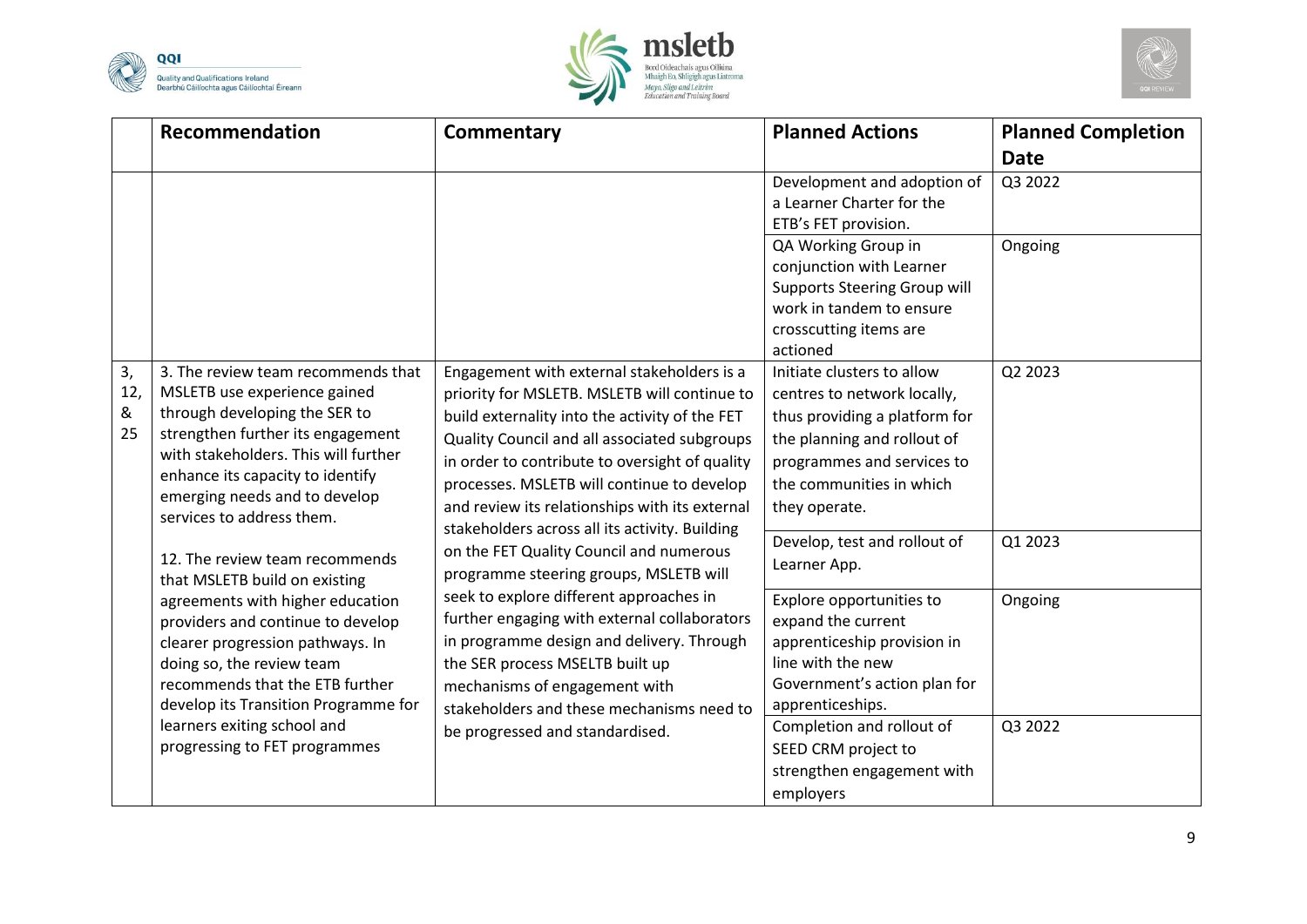





| Recommendation                                                                                                                                                                                                                                                                                                                | <b>Commentary</b>                                                                                                                                                                                                                                                                                                                                                                                                                                                                       | <b>Planned Actions</b>                                                                                                                                                                                                                                                                                                                 | <b>Planned Completion</b>     |
|-------------------------------------------------------------------------------------------------------------------------------------------------------------------------------------------------------------------------------------------------------------------------------------------------------------------------------|-----------------------------------------------------------------------------------------------------------------------------------------------------------------------------------------------------------------------------------------------------------------------------------------------------------------------------------------------------------------------------------------------------------------------------------------------------------------------------------------|----------------------------------------------------------------------------------------------------------------------------------------------------------------------------------------------------------------------------------------------------------------------------------------------------------------------------------------|-------------------------------|
|                                                                                                                                                                                                                                                                                                                               |                                                                                                                                                                                                                                                                                                                                                                                                                                                                                         |                                                                                                                                                                                                                                                                                                                                        | <b>Date</b>                   |
| 25. The review team recommends<br>that MSLETB strengthen its<br>engagement with employers by<br>formalising its existing engagement<br>activities carried out by its Employer<br>Engagement Team. The proposed<br>CRM system being developed under<br>the SEED project is likely to facilitate<br>this process in the future. | Learner feedback is a key component in<br>fostering a culture of continuous<br>development and improvement across the<br>Board's FET provision. Currently, various<br>approaches are engaged in this regard; the<br>AONTAS Learner Forum events, mid-year<br>and end of year surveys, exit interviews,<br>focus groups, etc. The self-evaluation<br>process has highlighted the need to have a<br>consistent formal approach to capturing<br>feedback from stakeholders. In the context | <b>Staff Training - Employer</b><br><b>Engagement Teams and other</b><br>employer facing personnel PD<br>in Training Needs Analysis,<br>Relationship Management,<br><b>Pitching and Data Capture</b><br>(SEED CRM).<br>MSLETB will review existing<br>agreements with higher<br>education providers and<br>continue to develop clearer | Q3 2022<br>Q4 2022            |
|                                                                                                                                                                                                                                                                                                                               | of the new FET Strategy and aligned with the<br>theme for the Digital Transformation of FET,<br>MSLETB will develop a 'Learner App' which<br>will assist and improve the capture of<br>learner feedback and track learner<br>outcomes.<br>MSLETB will continue engagement with<br>higher education providers to expand<br>progression opportunities and to present                                                                                                                      | progression pathways<br>MSLETB will link in with<br><b>Employers and the Atlantic</b><br>Technical University to build<br>connections to facilitate ideas<br>for research and prototyping.<br>MSLETB will further review<br>transition opportunities for<br>learners exiting 2nd level to<br>progress to FET.                          | Q4 2022<br>Q3 2022            |
|                                                                                                                                                                                                                                                                                                                               | options to learners exiting uncompleted<br>higher education courses.<br>Engage employers in the region through<br>course development and through<br>Apprenticeship Consortia.                                                                                                                                                                                                                                                                                                           | MSLETB will conduct annual<br>reviews of the quality of<br>provision of its external/third<br>parties.                                                                                                                                                                                                                                 | Q4 2022<br>Q4 2023<br>Q4 2024 |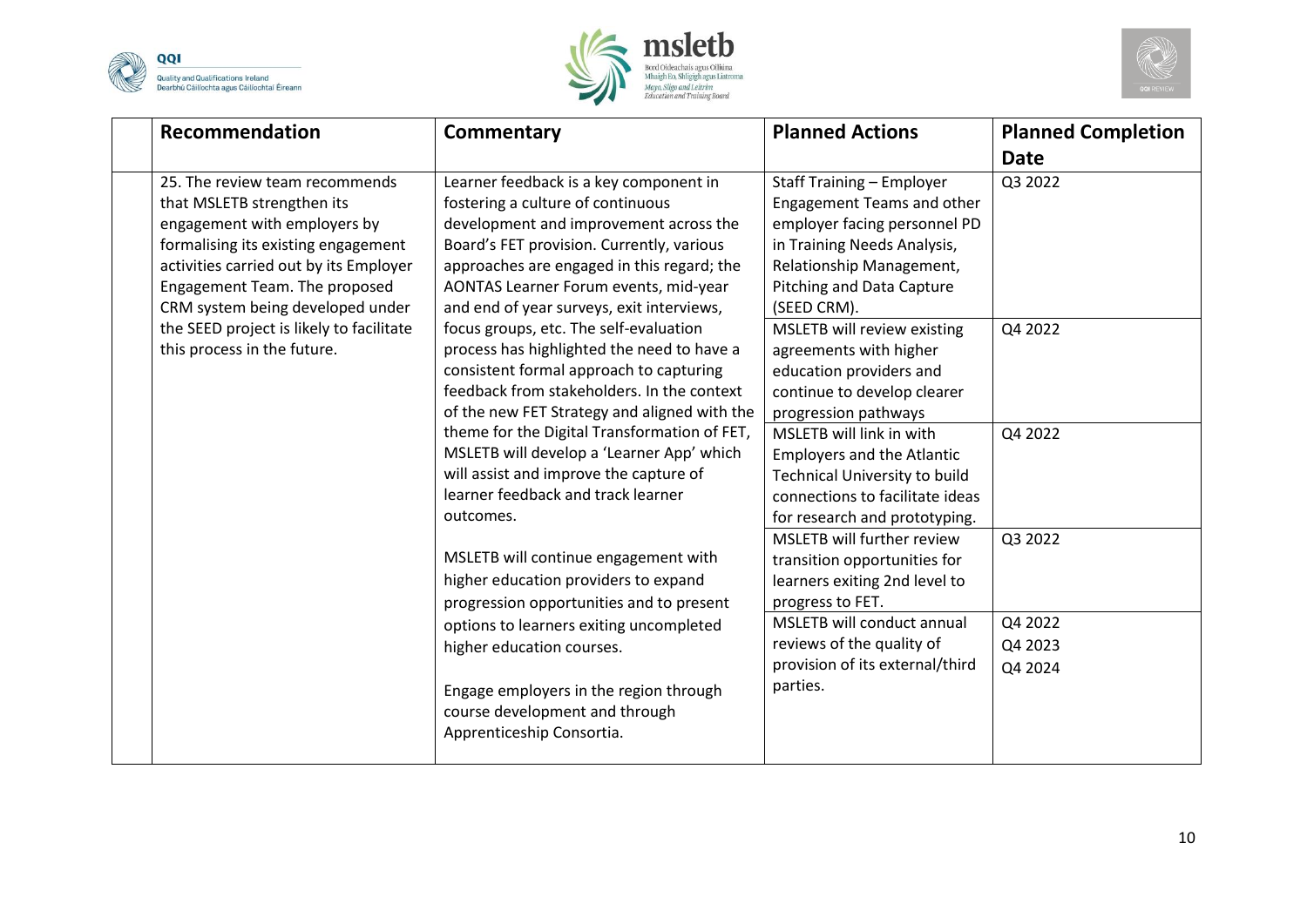





|    | Recommendation                                                                                            | <b>Commentary</b>                                                                                                                                                                                                                                                                  | <b>Planned Actions</b>                                                                        | <b>Planned Completion</b><br><b>Date</b> |
|----|-----------------------------------------------------------------------------------------------------------|------------------------------------------------------------------------------------------------------------------------------------------------------------------------------------------------------------------------------------------------------------------------------------|-----------------------------------------------------------------------------------------------|------------------------------------------|
|    |                                                                                                           | MSLETB will broaden the membership of the<br>EE Teams to include other<br>services/programmes in the ETB.                                                                                                                                                                          |                                                                                               |                                          |
|    |                                                                                                           | MSLETB had identified the need to<br>strengthen its use of employer data in<br>general in order to enhance service delivery.<br>MSLETB is at an advanced stage of building<br>out the Strategic Employer Engagement<br>Database (SEED) funded through SOLAS<br>Innovation funding. |                                                                                               |                                          |
| 19 | 19. The review team recommends<br>that MSLETB carry out its intended                                      | MSLETB recognises the demand for services<br>around PR and marketing and has appointed                                                                                                                                                                                             | Appointment of<br><b>Communications Officer.</b>                                              | Q1 2022                                  |
|    | review of all linked websites to<br>consider their viability and redesign<br>and appoint a Communications | a Communications Officer. This will provide<br>a more streamlined, focused, professional<br>and coordinated approach to future public                                                                                                                                              | MSLETB to engage in review<br>of all websites and social<br>media usage.                      | Q1 2022                                  |
|    | Officer to streamline current<br>communication activities.                                                | relations and marketing events.<br>In direct response to this recommendation,<br>a new Communications Working Group has                                                                                                                                                            | MSLETB Style Guide and<br>enhanced branding guidelines<br>will be developed and<br>published. | Q3 2022                                  |
|    |                                                                                                           | been created to:<br>Provide clear communication to<br>learners, staff, employers, partners,                                                                                                                                                                                        | Media training will be<br>provided for MSLETB<br>spokespersons.                               | Q4 2022                                  |
|    |                                                                                                           | the community and other<br>stakeholders to enhance the quality,<br>focus, and relevance of MSLETB<br>services<br>To identify potential themes for<br>communications activity,                                                                                                      | Development and<br>implementation of annual<br>communications<br>plan/strategy.               | Q2 2022<br>Q3 2023<br>Q4 2024            |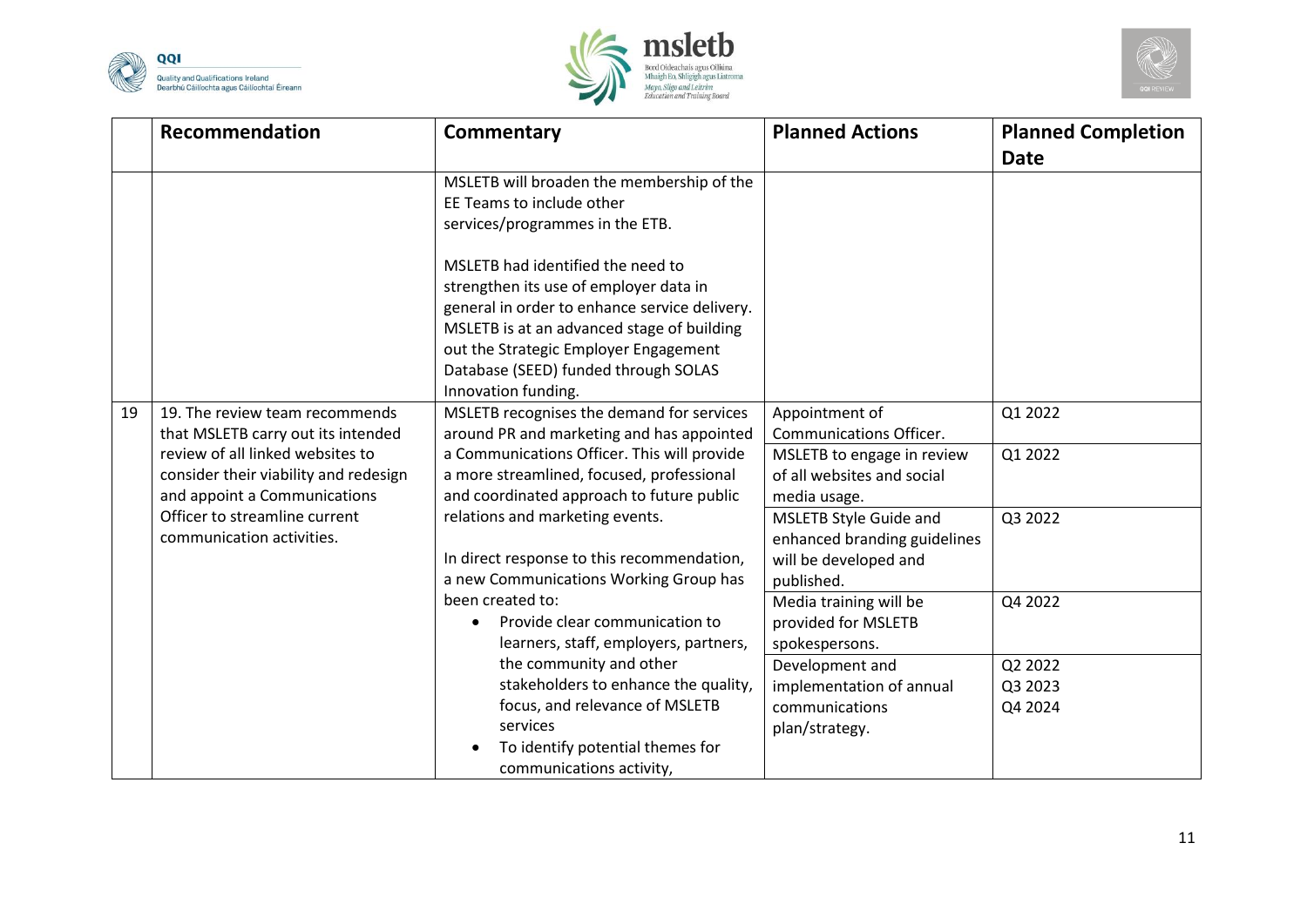





|                             | Recommendation                                                                                                                                                                                                                                        | <b>Commentary</b>                                                                                                                                                                                                                                                                                                                                                        | <b>Planned Actions</b>                                                                                                      | <b>Planned Completion</b><br><b>Date</b> |
|-----------------------------|-------------------------------------------------------------------------------------------------------------------------------------------------------------------------------------------------------------------------------------------------------|--------------------------------------------------------------------------------------------------------------------------------------------------------------------------------------------------------------------------------------------------------------------------------------------------------------------------------------------------------------------------|-----------------------------------------------------------------------------------------------------------------------------|------------------------------------------|
| 4,                          | 4. In conjunction with the Quality                                                                                                                                                                                                                    | communications opportunities,<br>activities and events<br>To monitor and evaluate MSLETB<br>engagement across the range of<br>media platforms making<br>recommendations where<br>appropriate<br>To collaborate with external<br>agencies to ensure all promotions<br>are aligned to the MSLETB<br>communications strategies<br>MSLETB recognises that there is a need to | PLSS Enhancement through                                                                                                    | Ongoing through 2022-24                  |
| 15,                         | Manual, the review team                                                                                                                                                                                                                               | strengthen its capacity to collate and                                                                                                                                                                                                                                                                                                                                   | national partners and forums                                                                                                |                                          |
| 16,<br>17,<br>18<br>&<br>24 | recommends that the ETB develops<br>and implements a set of indicators for<br>each service to measure the<br>effectiveness of these policies and<br>procedures, in particular their impact<br>on learner achievement and<br>analysis.<br>progression. | analyse its own data and as such aims to<br>develop a process and planned timeframe<br>with appropriate benchmarking mechanisms<br>identified. This process will enable KPI<br>development from data collection and                                                                                                                                                      | Engagement in consultative<br>process with QQI around<br>certification outcomes and<br>data formats.                        | Ongoing through 2022-24                  |
|                             |                                                                                                                                                                                                                                                       | MSLETB will continue engagement with                                                                                                                                                                                                                                                                                                                                     | Harmonise learner feedback<br>gathering instruments to<br>allow improved data analysis.                                     | Q1 2023 release of v1                    |
|                             | 15. The review team recommends the<br>establishment of meaningful KPIs for<br>all services and using the qualitative                                                                                                                                  | national partners to enhance the<br>functionality of the PLSS in providing                                                                                                                                                                                                                                                                                               | Develop system for use by<br>centres to present data.                                                                       | Q4 2023 release of v1                    |
|                             | and quantitative data available to<br>effectively measure and analyse<br>performance                                                                                                                                                                  | accurate and updated information,<br>especially in the area of learner destinations<br>and also continue the ongoing reporting and<br>feedback to SOLAS in order to affect<br>necessary updates and functionality of the                                                                                                                                                 | Through a process of<br>consultative design, create<br>data analytics systems to<br>support data driven decision<br>making. | Q4 2024                                  |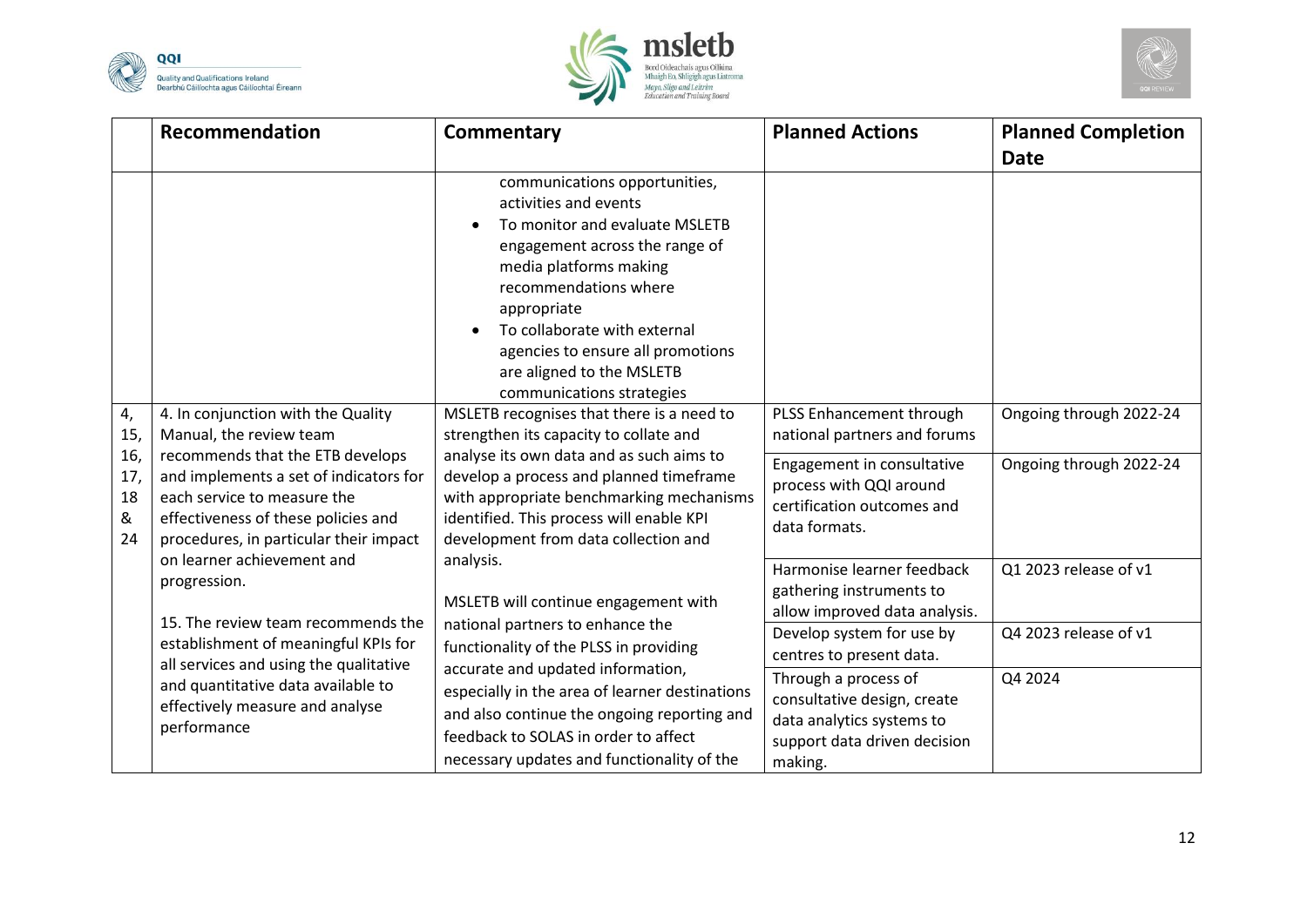





|             | <b>Recommendation</b>                                                                                                                                                                                                                                                                       | <b>Commentary</b>                                                                                                                                                                                                                                                                                                                                                                                                                          | <b>Planned Actions</b>                                                                                                                 | <b>Planned Completion</b><br><b>Date</b> |
|-------------|---------------------------------------------------------------------------------------------------------------------------------------------------------------------------------------------------------------------------------------------------------------------------------------------|--------------------------------------------------------------------------------------------------------------------------------------------------------------------------------------------------------------------------------------------------------------------------------------------------------------------------------------------------------------------------------------------------------------------------------------------|----------------------------------------------------------------------------------------------------------------------------------------|------------------------------------------|
|             | 16. Continue to review and update its<br>management information systems to<br>streamline data collection and<br>processing across the organisation.                                                                                                                                         | PLSS through membership of the ETBI-led<br>PLSS Advisory Group.<br>MSLETB acknowledge that a more<br>streamlined approach is required to report                                                                                                                                                                                                                                                                                            | Amalgamate current<br>procedures on collection and<br>use of data in order to<br>develop overarching policy in<br>this area.           | Q2 2023                                  |
|             | 17. Develop an overarching policy and<br>procedures on the collection and use<br>of data as part of a new, harmonised<br>QA system and describe these in the<br>Quality Manual.<br>18. Explore effective ways of using                                                                      | on certification outcomes and associated<br>data.<br>With engagement and collaboration through<br>the ETBI QA Network and other appropriate<br>networks, MSLETB will further develop and<br>refine its approach to gather learner                                                                                                                                                                                                          | Development and design of<br>graduate survey to measure<br>learner achievement and<br>progression.                                     | Q4 2022                                  |
|             | data to inform FET provision,<br>monitoring and evaluation.<br>24. The review team recommends<br>that MSLETB develop meaningful KPIs<br>in consultation with second providers<br>and use these as the basis for future<br>monitoring and review of service<br>provision by these providers. | feedback and information on the<br>effectiveness of teaching and learning,<br>informed by best available evidence, with<br>the goal of better supporting<br>programmes/centres in enhancing teaching<br>and learning - introduce an agreed<br>approach to collection and analysis of<br>learner feedback which closes the loop by<br>reporting information to learners and<br>facilitating dialogue between centres and<br>their learners. |                                                                                                                                        |                                          |
| 5<br>&<br>8 | 5. The review team recommends<br>setting up additional Communities of<br>Practice (COPs) to support staff and<br>promote peer learning.                                                                                                                                                     | MSLETB are committed to creating more<br>Communities of Practice (COPs) across its<br>provision, both in different subject areas and<br>areas of practice. This will be supported and<br>resourced by PD.                                                                                                                                                                                                                                  | MSLETB is committed to<br>establishing and maintaining<br>five new CoP annually and<br>providing coaching for<br>emerging CoP leaders. | Q4 2022<br>Q4 2023<br>Q4 2024            |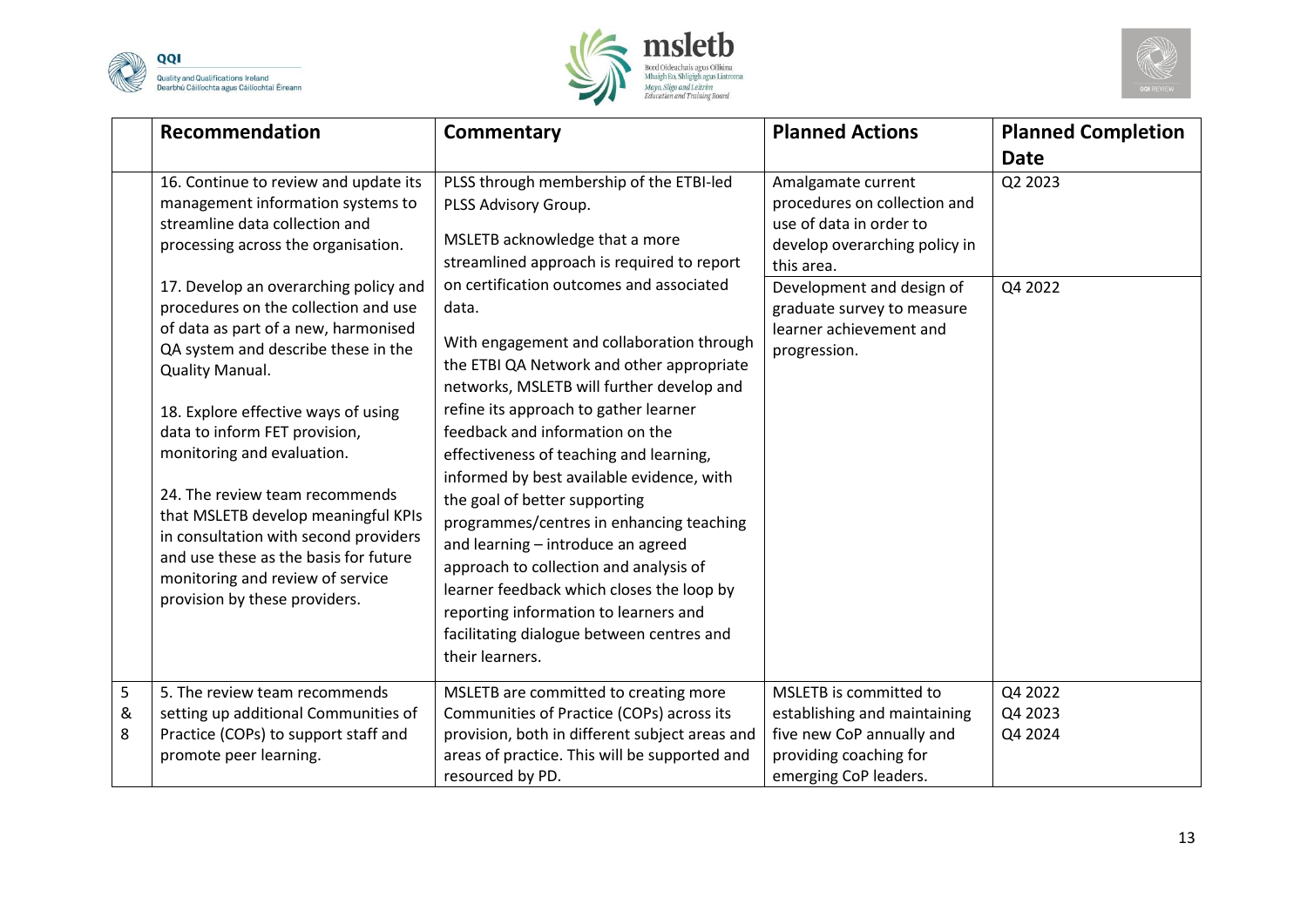





|               | Recommendation                                                                                                                                                                                                                  | <b>Commentary</b>                                                                                                                                                                                                                                                                                                                                                                                                                                                                     | <b>Planned Actions</b>                                                                                                                                                       | <b>Planned Completion</b> |
|---------------|---------------------------------------------------------------------------------------------------------------------------------------------------------------------------------------------------------------------------------|---------------------------------------------------------------------------------------------------------------------------------------------------------------------------------------------------------------------------------------------------------------------------------------------------------------------------------------------------------------------------------------------------------------------------------------------------------------------------------------|------------------------------------------------------------------------------------------------------------------------------------------------------------------------------|---------------------------|
|               |                                                                                                                                                                                                                                 |                                                                                                                                                                                                                                                                                                                                                                                                                                                                                       |                                                                                                                                                                              | <b>Date</b>               |
|               | 8. The review team recommends that<br>MSLETB streamline its human<br>resources approaches by defining the<br>skills and knowledge required to<br>realise its strategy and QA objectives<br>and by establishing a training needs | <b>MSLETB supports the National FET</b><br><b>Professional Learning and Development</b><br>Statement of Strategy 2020-2024, in<br>particular Goal 2: Build the capability of<br>those who work in the FET sector through                                                                                                                                                                                                                                                              | ETB-wide policy around staff<br>release and remuneration in<br>order ensure equity of<br>opportunity. This will be<br>developed in conjunction with<br>HR.                   | Q4 2023                   |
|               | analysis system to ensure that access<br>to PD activities is based on identified<br>needs and that PD can be linked with<br>staff progression.                                                                                  | the identification and deployment of<br>strategic professional learning and<br>development initiatives in priority areas.<br>In this regard, MSLETB's FET PD Policy<br>outlines a mechanism for line management<br>to address skill shortages within their<br>teams.<br>There are significant opportunities to<br>increase the offerings of PD around quality<br>assurance and assessment with support<br>from and collaboration with the Professional<br>Development Advisory Group. | Introduction of a formalised<br>training needs analysis<br>process, following a FET wide<br>survey, to ensure that future<br>PD is targeted to specific<br>identified needs. | Q2 2023                   |
| 9,<br>22<br>& | 9. The review team recommends<br>development of a systematic<br>programme review process                                                                                                                                        | There is an opportunity to strengthen<br>reporting mechanisms to ensure that<br>information gathered at centre or                                                                                                                                                                                                                                                                                                                                                                     | Inclusion of a Self-Evaluation,<br>Monitoring and Review policy<br>in the new QA Manual.                                                                                     | Q3 2022                   |
| 23            | incorporating scheduled review of<br>existing programmes to ensure<br>continued relevance.<br>22. The review team recommends                                                                                                    | programme level is captured and reported in<br>a consistent manner to the relevant<br>governance groups. This will take place<br>through a centre-based evaluation process                                                                                                                                                                                                                                                                                                            | Pilot centre-based evaluation<br>process in selected centres.<br>Evaluate process and report<br>findings to FET Quality<br>Council.                                          | Q3 2023                   |
|               | that MSLETB continues to develop its<br>monitoring and review processes, in                                                                                                                                                     | which will be piloted in a number of selected<br>services prior to rollout across the ETB.                                                                                                                                                                                                                                                                                                                                                                                            | Implement a process to allow<br>centres to feed into annual<br>quality improvement planning                                                                                  | Q2 2024                   |